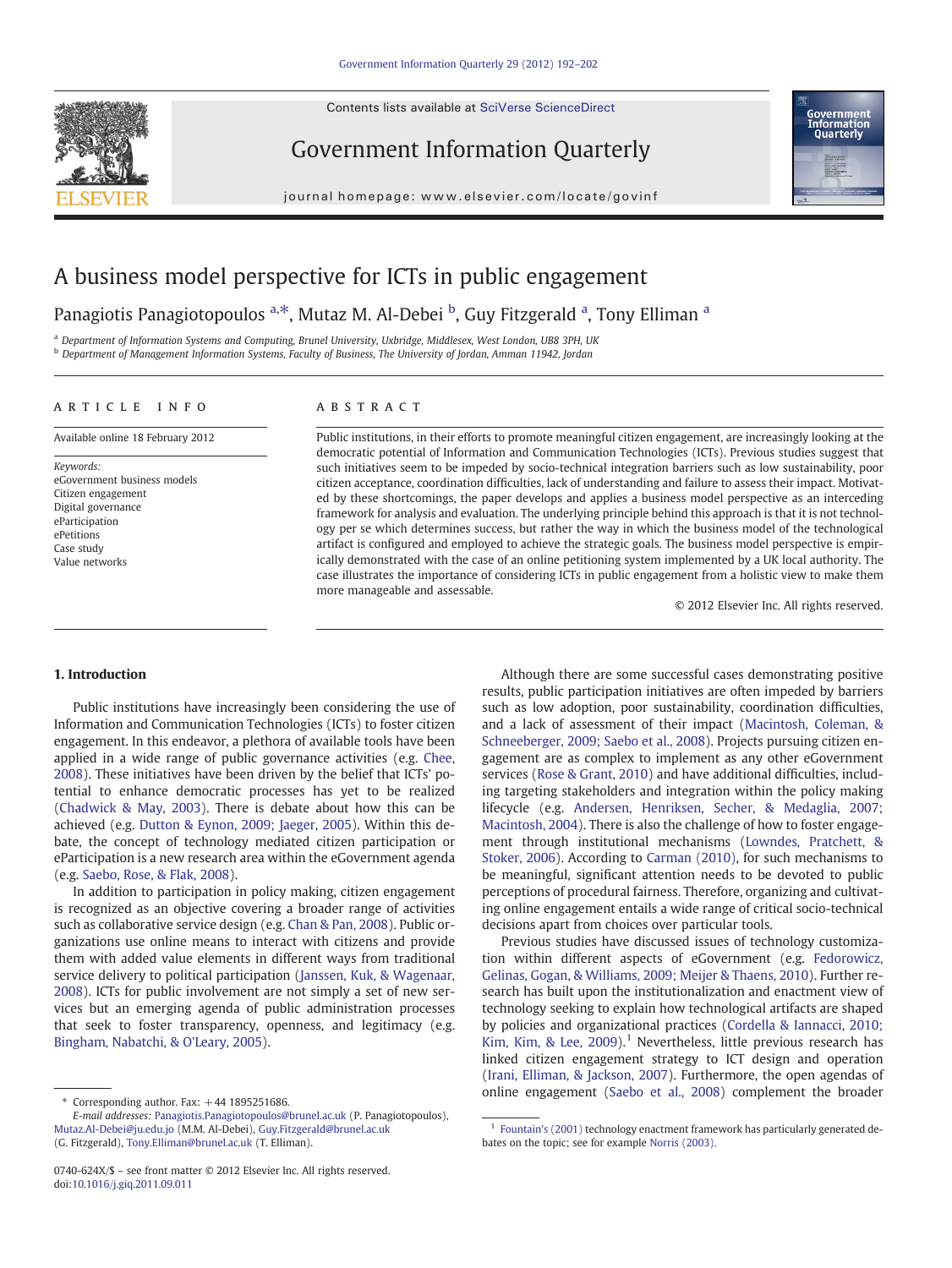call by [Yildiz \(2007\)](#page--1-0) for new eGovernment theoretical approaches to enhance our understanding of policies and actors within complex public sector environments.

Indeed, the rapid pragmatic evolution of online interactions fails to make clear or coherent their underlying logic. Importantly, this chaotic appearance has sometimes resulted in them being ignored in public sector organizations. This paper explores the business model (BM) concept, with its power to link theory and practice, as an approach to create opportunities and foster sustainability in public sector technological initiatives. The underlying principle behind the BM concept is that it is not technology per se which can determine success, but rather the way in which the BM of technological artifact is configured so that strategic objectives can be achieved and aligned with practice. The BM concept represents a holistic view useful for connecting internal structure and functions with the external environment and associated interactions. It has been described as an "abstract representation" ([Al-Debei & Avison, 2010\)](#page--1-0), a "logical story" [\(Magretta, 2002\)](#page--1-0), or a "blueprint" [\(Chesbrough & Rosenbloom, 2002](#page--1-0)).

For this study, we draw from the unified framework of the BM concept developed by [Al-Debei and Avison \(2010\).](#page--1-0) We explore its main components within the public sector and particularly examine how BM thinking can enhance the use of ICTs in public engagement. On this basis, a context-specific BM framework is developed which is then empirically applied using the case of an online petitioning system developed by a UK local authority. The practical implications suggest that policy makers can benefit from BMs in order to plan and evaluate manageable institutional mechanisms that will improve the impact of digital governance initiatives.

The rest of this paper is structured as follows. First, Section 2 introduces the business model perspective with respect to eGovernment research and reviews its four dimensions. [Section 3](#page--1-0) states the research approach adopted for the case study in [Section 4,](#page--1-0) along with the analysis using the business model as a theoretical lens. [Section 5](#page--1-0) presents reflections and implications of this study, and [Section 6](#page--1-0) summarizes and develops issues for future research.

### 2. The business model perspective

The business model (BM) concept can be defined as: "an abstract representation of an organization, be it conceptual, textual, and/or graphical, of all core interrelated architectural, co-operational, and financial arrangements designed and developed by an organization presently and in the future, as well all core products and/or services the organization offers, or will offer, based on these arrangements that are needed to achieve its strategic goals and objectives" ([Al-Debei, El-](#page--1-0)[Haddadeh & Avison, 2008,](#page--1-0) p.8).

The BM is important as an effective way of formulating and representing the organization logic behind a particular business or initiative [\(Shafer, Smith, & Linder, 2005](#page--1-0)) whether the organization is forprofit or non-profit ([Al-Debei et al., 2008\)](#page--1-0). The BM, if visible and explicit, can be useful in defining and understanding which processes and information systems are appropriate for implementation so as to support strategic choices. However, although the BM is recognized as important in the digital age, designing and applying BMs require expertise and knowledge of the multiple domains that the model touches upon.

BM thinking has been employed in many different fields, for example, eBusiness [\(Timmers, 1998](#page--1-0)), mobile technology ([Bouwman,](#page--1-0) [De Vos, & Haaker, 2008](#page--1-0)) and eGovernment ([Janssen et al., 2008](#page--1-0)). The latter is discussed in detail in the following section.

#### 2.1. Business models for public sector organizations

The usefulness of the BM concept in eGovernment research has been recognized in a number of studies by [Janssen et al. \(2008\)](#page--1-0) and [Janssen and Kuk \(2007, 2008\)](#page--1-0). Although the term BM is traditionally associated with the business world, using it in the public sector context does not imply broader ideas of transferring business-like practices (see [Chadwick & May, 2003; Cordella & Iannacci, 2010\)](#page--1-0).

In the public sector, there is no competition to serve the citizens or the requirement to generate profits. However, the need to improve public services and foster new ideas and collaborations is particularly relevant. As in the business world, public sector BMs involve the definition of product and service offerings, internal functions and external collaborations. Public sector BMs attempt to describe the ways of delivering online added value to citizens in various areas from service delivery to political participation.

[Janssen et al. \(2008\)](#page--1-0) develop a taxonomy for analyzing eGovernment BMs and demonstrate its application in a survey of websites in the Netherlands. They conclude that the concept can be valuable in the public sector for describing service provisions and identifying elements for future improvements. However, understanding the BM constituents when planning for, managing, and evaluating digital governance initiatives is still largely unexplored. [Janssen et al.](#page--1-0) [\(2008\)](#page--1-0) especially recommend conducting in-depth case studies to: (1) capture different underlying BMs, (2) better understand the elements that make up a BM and (3) link the contribution of those elements to the success or failure of public sector digital activities.

Public sector BMs are of particular interest currently because of the changing way that governments are interacting with their citizens. Technological advancements, such as social media tools, have important implications on public strategies for civic engagement [\(Meijer & Thaens, 2010\)](#page--1-0). Furthermore, it is recommended that citizens are encouraged to undertake public policy initiatives in a bottom-up manner [\(Dutton & Eynon, 2009](#page--1-0)). The next section introduces the BM approach adopted in this study.

#### 2.2. An integrative framework of the business model concept

The ontological structure of the BM concept signifies a major part of the BM unified framework developed by [Al-Debei and Avison](#page--1-0) [\(2010\).](#page--1-0) This structure defines four main dimensions encapsulating sixteen components along with their associations that are considered important for analyzing and designing digital BMs. The framework was developed using a content analysis method and deductive reasoning over a range of previous studies.

In this section, the four dimensions are described and then discussed in the context of digital governance. This discussion synthesizes the BM framework for public engagement which is summarized in [Fig. 1.](#page--1-0)

#### 2.2.1. Offering citizen engagement effects: the value proposition

The value proposition is a description of the services an organization offers (or will offer), the elements that intend to add value to the offering, and the nature of the target segment (individuals and organizations) along with their needs. Defining new services is important in terms of name, type, functions, and technical/non-technical requirements. This would help BM designers better understand services and their requirements, thus communicating and delivering them to target segments. The value elements to be conveyed to the target segment also need to be identified and evaluated.

In digital governance initiatives, the main decisions require choices over stages of the policy-making lifecycle and tools to be explored over a wide available range. $<sup>2</sup>$  Decisions over promoting en-</sup> gagement with particular citizens or citizen groups are strategically and operationally important. For example, in the cases reported by the UK Digital Dialogues evaluation exercise, targeted groups include children, older people, journalists, academics, or other key thematic

<sup>&</sup>lt;sup>2</sup> Typical focus areas include: petitions [\(Miller, 2009](#page--1-0)), consultations [\(Tomkova,](#page--1-0) [2009](#page--1-0)), and deliberations ([Rose & Saebo, 2010\)](#page--1-0).